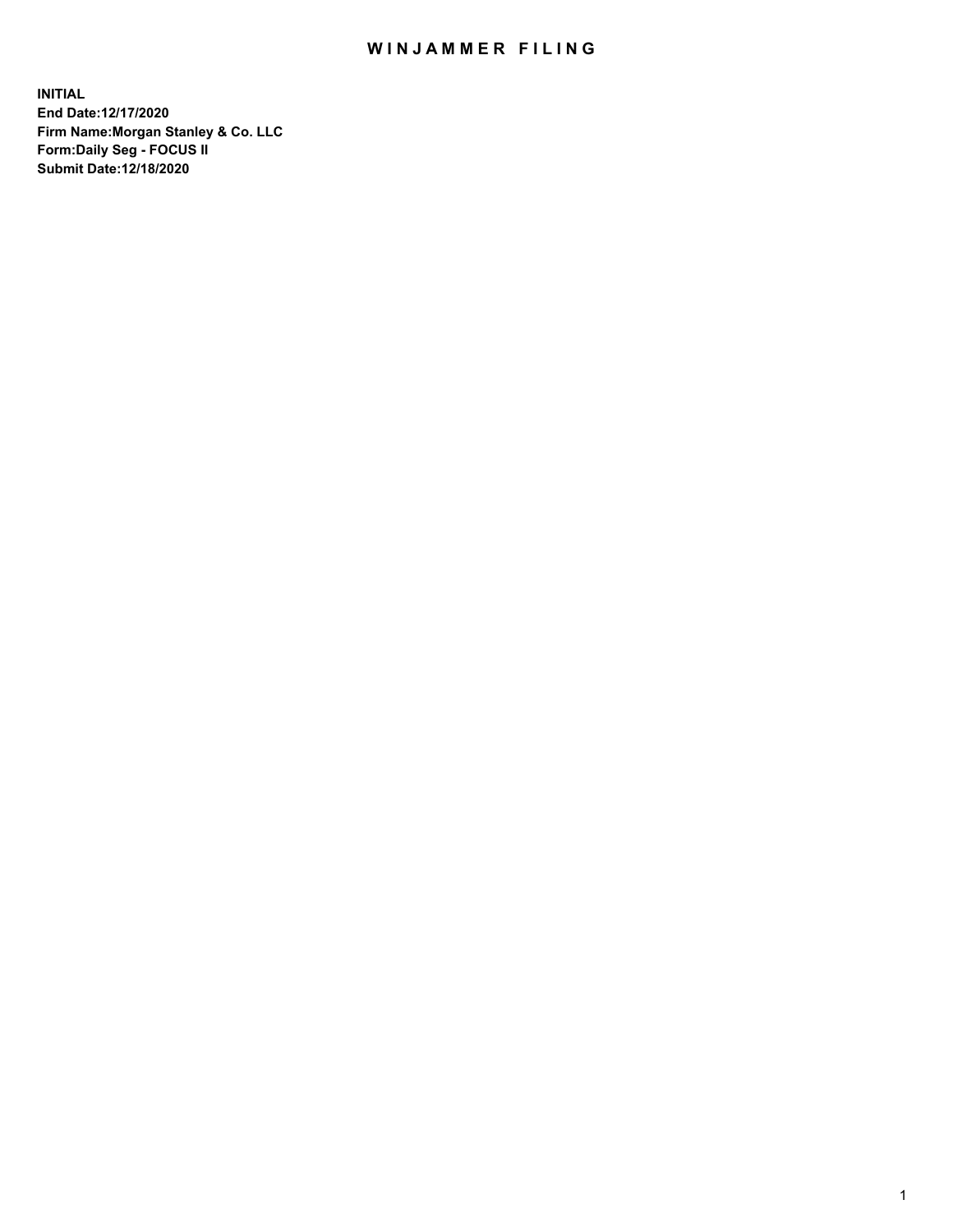**INITIAL End Date:12/17/2020 Firm Name:Morgan Stanley & Co. LLC Form:Daily Seg - FOCUS II Submit Date:12/18/2020 Daily Segregation - Cover Page**

| Name of Company                                                                                                                                                                                                                                                                                                                | Morgan Stanley & Co. LLC                               |
|--------------------------------------------------------------------------------------------------------------------------------------------------------------------------------------------------------------------------------------------------------------------------------------------------------------------------------|--------------------------------------------------------|
| <b>Contact Name</b>                                                                                                                                                                                                                                                                                                            | <b>Ikram Shah</b>                                      |
| <b>Contact Phone Number</b>                                                                                                                                                                                                                                                                                                    | 212-276-0963                                           |
| <b>Contact Email Address</b>                                                                                                                                                                                                                                                                                                   | Ikram.shah@morganstanley.com                           |
| FCM's Customer Segregated Funds Residual Interest Target (choose one):<br>a. Minimum dollar amount: ; or<br>b. Minimum percentage of customer segregated funds required:% ; or<br>c. Dollar amount range between: and; or<br>d. Percentage range of customer segregated funds required between: % and %.                       | 235,000,000<br><u>0</u><br>00<br>0 <sub>0</sub>        |
| FCM's Customer Secured Amount Funds Residual Interest Target (choose one):<br>a. Minimum dollar amount: ; or<br>b. Minimum percentage of customer secured funds required:%; or<br>c. Dollar amount range between: and; or<br>d. Percentage range of customer secured funds required between:% and%.                            | 140,000,000<br><u>0</u><br><u>00</u><br>0 <sub>0</sub> |
| FCM's Cleared Swaps Customer Collateral Residual Interest Target (choose one):<br>a. Minimum dollar amount: ; or<br>b. Minimum percentage of cleared swaps customer collateral required:% ; or<br>c. Dollar amount range between: and; or<br>d. Percentage range of cleared swaps customer collateral required between:% and%. | 92,000,000<br><u>0</u><br><u>00</u><br>0 <sub>0</sub>  |

Attach supporting documents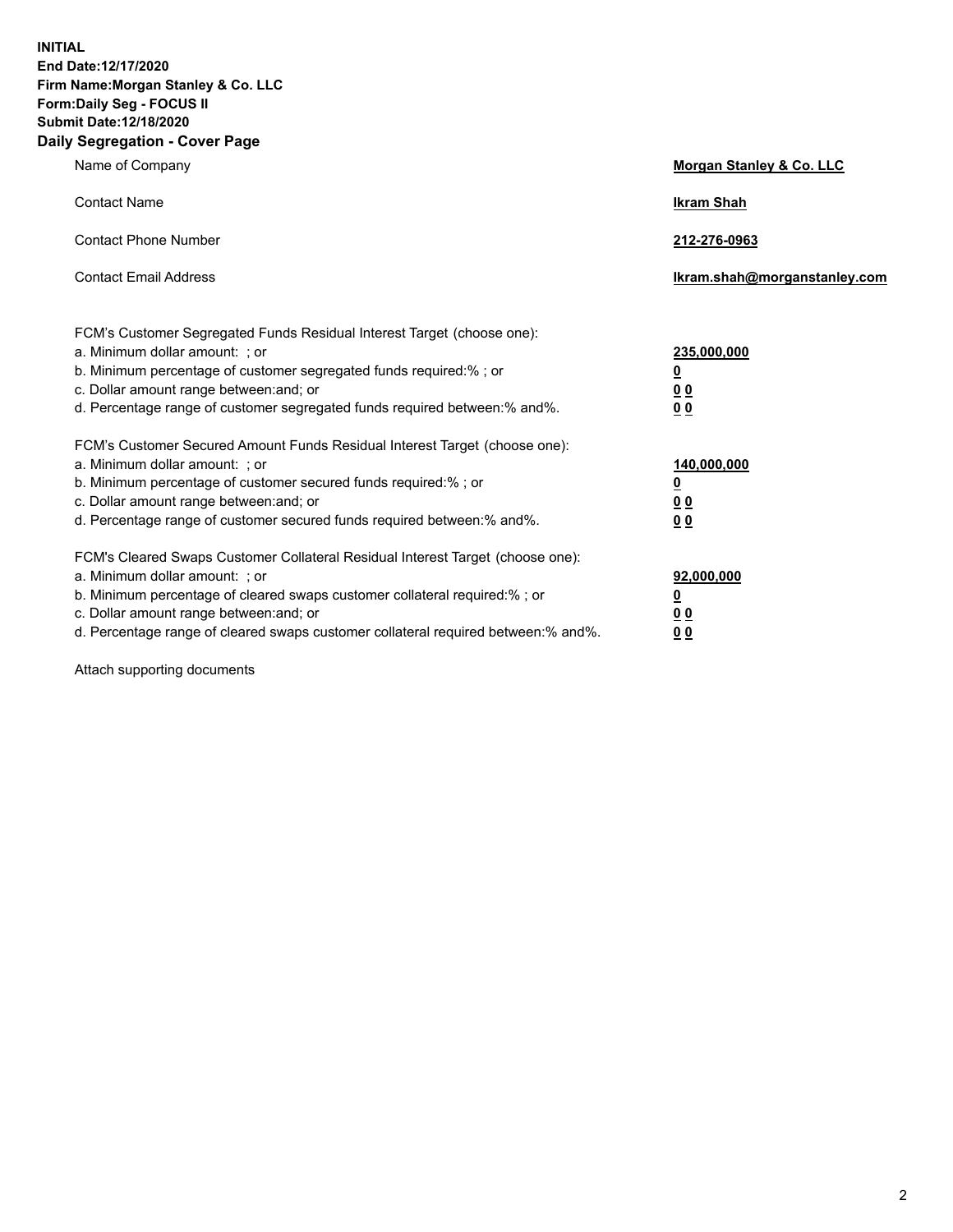## **INITIAL End Date:12/17/2020 Firm Name:Morgan Stanley & Co. LLC Form:Daily Seg - FOCUS II Submit Date:12/18/2020**

## **Daily Segregation - Secured Amounts**

Foreign Futures and Foreign Options Secured Amounts Amount required to be set aside pursuant to law, rule or regulation of a foreign government or a rule of a self-regulatory organization authorized thereunder 1. Net ledger balance - Foreign Futures and Foreign Option Trading - All Customers A. Cash **4,593,597,052** [7315] B. Securities (at market) **2,461,051,144** [7317] 2. Net unrealized profit (loss) in open futures contracts traded on a foreign board of trade **642,717,237** [7325] 3. Exchange traded options a. Market value of open option contracts purchased on a foreign board of trade **25,321,615** [7335] b. Market value of open contracts granted (sold) on a foreign board of trade **-28,195,543** [7337] 4. Net equity (deficit) (add lines 1. 2. and 3.) **7,694,491,505** [7345] 5. Account liquidating to a deficit and account with a debit balances - gross amount **43,522,613** [7351] Less: amount offset by customer owned securities **-42,526,816** [7352] **995,797** [7354] 6. Amount required to be set aside as the secured amount - Net Liquidating Equity Method (add lines 4 and 5) 7. Greater of amount required to be set aside pursuant to foreign jurisdiction (above) or line 6. FUNDS DEPOSITED IN SEPARATE REGULATION 30.7 ACCOUNTS 1. Cash in banks A. Banks located in the United States **955,340,961** [7500] B. Other banks qualified under Regulation 30.7 **577,978,794** [7520] **1,533,319,755** 2. Securities A. In safekeeping with banks located in the United States **406,562,535** [7540] B. In safekeeping with other banks qualified under Regulation 30.7 **23,467,904** [7560] **430,030,439** 3. Equities with registered futures commission merchants A. Cash **22,143,250** [7580] B. Securities **0** [7590] C. Unrealized gain (loss) on open futures contracts **822,579** [7600] D. Value of long option contracts **0** [7610] E. Value of short option contracts **0** [7615] **22,965,829** [7620] 4. Amounts held by clearing organizations of foreign boards of trade A. Cash **0** [7640] B. Securities **0** [7650] C. Amount due to (from) clearing organization - daily variation **0** [7660] D. Value of long option contracts **0** [7670] E. Value of short option contracts **0** [7675] **0** [7680] 5. Amounts held by members of foreign boards of trade A. Cash **3,255,553,822** [7700] B. Securities **2,031,020,705** [7710] C. Unrealized gain (loss) on open futures contracts **641,894,658** [7720] D. Value of long option contracts **25,321,615** [7730] E. Value of short option contracts **-28,195,543** [7735] **5,925,595,257** 6. Amounts with other depositories designated by a foreign board of trade **0** [7760] 7. Segregated funds on hand **0** [7765] 8. Total funds in separate section 30.7 accounts **7,911,911,280** [7770] 9. Excess (deficiency) Set Aside for Secured Amount (subtract line 7 Secured Statement Page 1 from Line 8)

- 10. Management Target Amount for Excess funds in separate section 30.7 accounts **140,000,000** [7780]
- 11. Excess (deficiency) funds in separate 30.7 accounts over (under) Management Target **76,423,978** [7785]

**0** [7305]

**7,695,487,302** [7355]

## **7,695,487,302** [7360]

[7530]

[7570]

[7740] **216,423,978** [7380]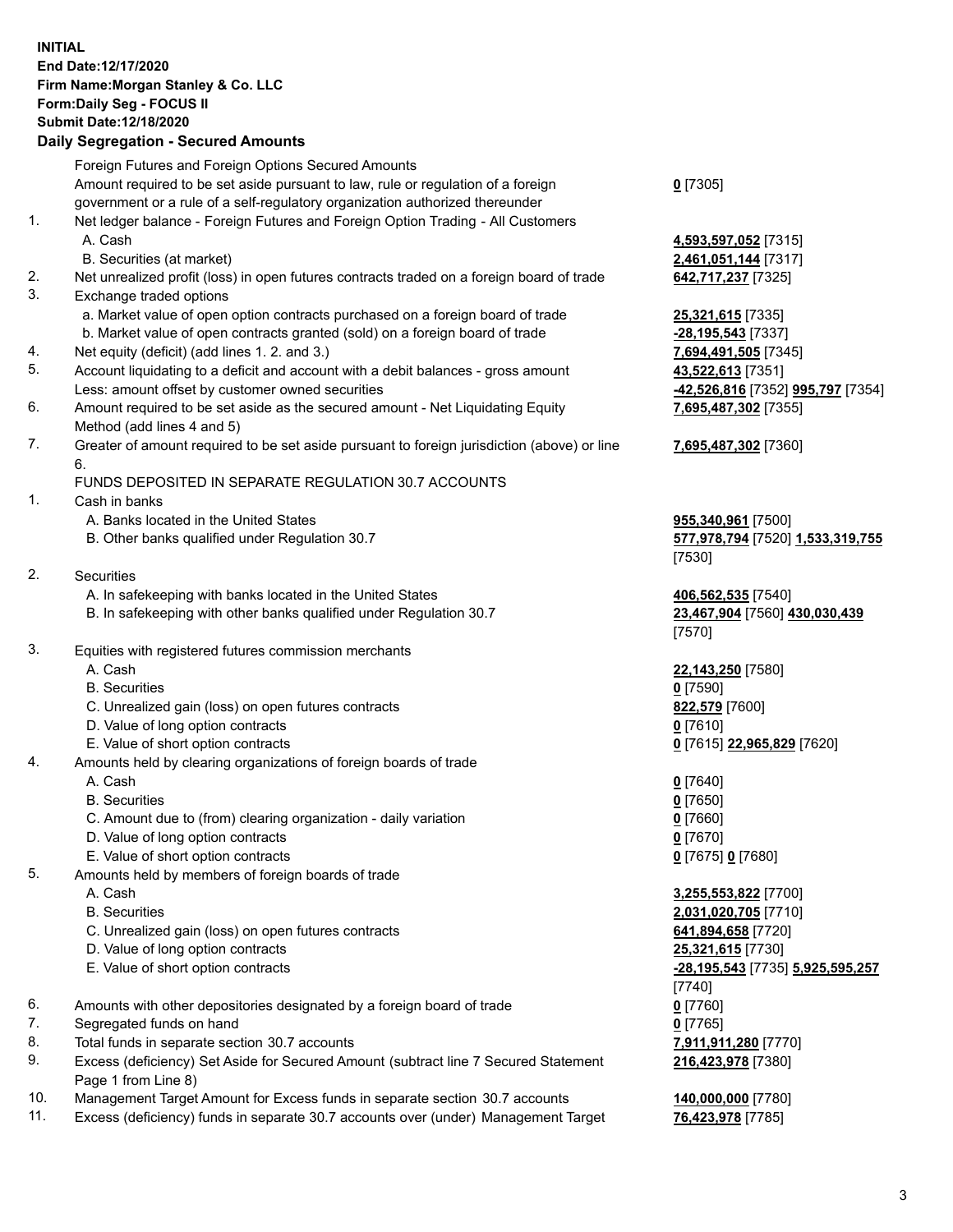|          | <b>INITIAL</b>                                                                                 |                                    |
|----------|------------------------------------------------------------------------------------------------|------------------------------------|
|          | End Date:12/17/2020                                                                            |                                    |
|          | Firm Name: Morgan Stanley & Co. LLC                                                            |                                    |
|          | Form: Daily Seg - FOCUS II                                                                     |                                    |
|          | <b>Submit Date:12/18/2020</b>                                                                  |                                    |
|          | Daily Segregation - Segregation Statement                                                      |                                    |
|          | SEGREGATION REQUIREMENTS(Section 4d(2) of the CEAct)                                           |                                    |
| 1.       |                                                                                                |                                    |
|          | Net ledger balance                                                                             |                                    |
|          | A. Cash                                                                                        | 15,341,644,404 [7010]              |
|          | B. Securities (at market)                                                                      | 8,297,454,567 [7020]               |
| 2.<br>3. | Net unrealized profit (loss) in open futures contracts traded on a contract market             | 1,935,800,890 [7030]               |
|          | Exchange traded options                                                                        |                                    |
|          | A. Add market value of open option contracts purchased on a contract market                    | 465,711,952 [7032]                 |
|          | B. Deduct market value of open option contracts granted (sold) on a contract market            | -387,272,102 [7033]                |
| 4.<br>5. | Net equity (deficit) (add lines 1, 2 and 3)                                                    | 25,653,339,711 [7040]              |
|          | Accounts liquidating to a deficit and accounts with                                            |                                    |
|          | debit balances - gross amount                                                                  | 267,122,486 [7045]                 |
|          | Less: amount offset by customer securities                                                     | -266,448,432 [7047] 674,054 [7050] |
| 6.       | Amount required to be segregated (add lines 4 and 5)                                           | 25,654,013,765 [7060]              |
|          | FUNDS IN SEGREGATED ACCOUNTS                                                                   |                                    |
| 7.       | Deposited in segregated funds bank accounts                                                    |                                    |
|          | A. Cash                                                                                        | 4,029,421,628 [7070]               |
|          | B. Securities representing investments of customers' funds (at market)                         | $0$ [7080]                         |
|          | C. Securities held for particular customers or option customers in lieu of cash (at            | 1,518,454,714 [7090]               |
| 8.       | market)                                                                                        |                                    |
|          | Margins on deposit with derivatives clearing organizations of contract markets                 |                                    |
|          | A. Cash                                                                                        | 13,418,392,489 [7100]              |
|          | B. Securities representing investments of customers' funds (at market)                         | $0$ [7110]                         |
|          | C. Securities held for particular customers or option customers in lieu of cash (at<br>market) | 6,778,999,853 [7120]               |
| 9.       | Net settlement from (to) derivatives clearing organizations of contract markets                | 206,076,008 [7130]                 |
| 10.      | Exchange traded options                                                                        |                                    |
|          | A. Value of open long option contracts                                                         | 465,711,952 [7132]                 |
|          | B. Value of open short option contracts                                                        | -387,272,102 [7133]                |
| 11.      | Net equities with other FCMs                                                                   |                                    |
|          | A. Net liquidating equity                                                                      | 9,283,109 [7140]                   |
|          | B. Securities representing investments of customers' funds (at market)                         | $0$ [7160]                         |
|          | C. Securities held for particular customers or option customers in lieu of cash (at            | $0$ [7170]                         |
|          | market)                                                                                        |                                    |
| 12.      | Segregated funds on hand                                                                       | $0$ [7150]                         |
| 13.      | Total amount in segregation (add lines 7 through 12)                                           | 26,039,067,651 [7180]              |
| 14.      | Excess (deficiency) funds in segregation (subtract line 6 from line 13)                        | 385,053,886 [7190]                 |
| 15.      | Management Target Amount for Excess funds in segregation                                       | 235,000,000 [7194]                 |
| 16.      | Excess (deficiency) funds in segregation over (under) Management Target Amount                 | 150,053,886 [7198]                 |

16. Excess (deficiency) funds in segregation over (under) Management Target Amount Excess